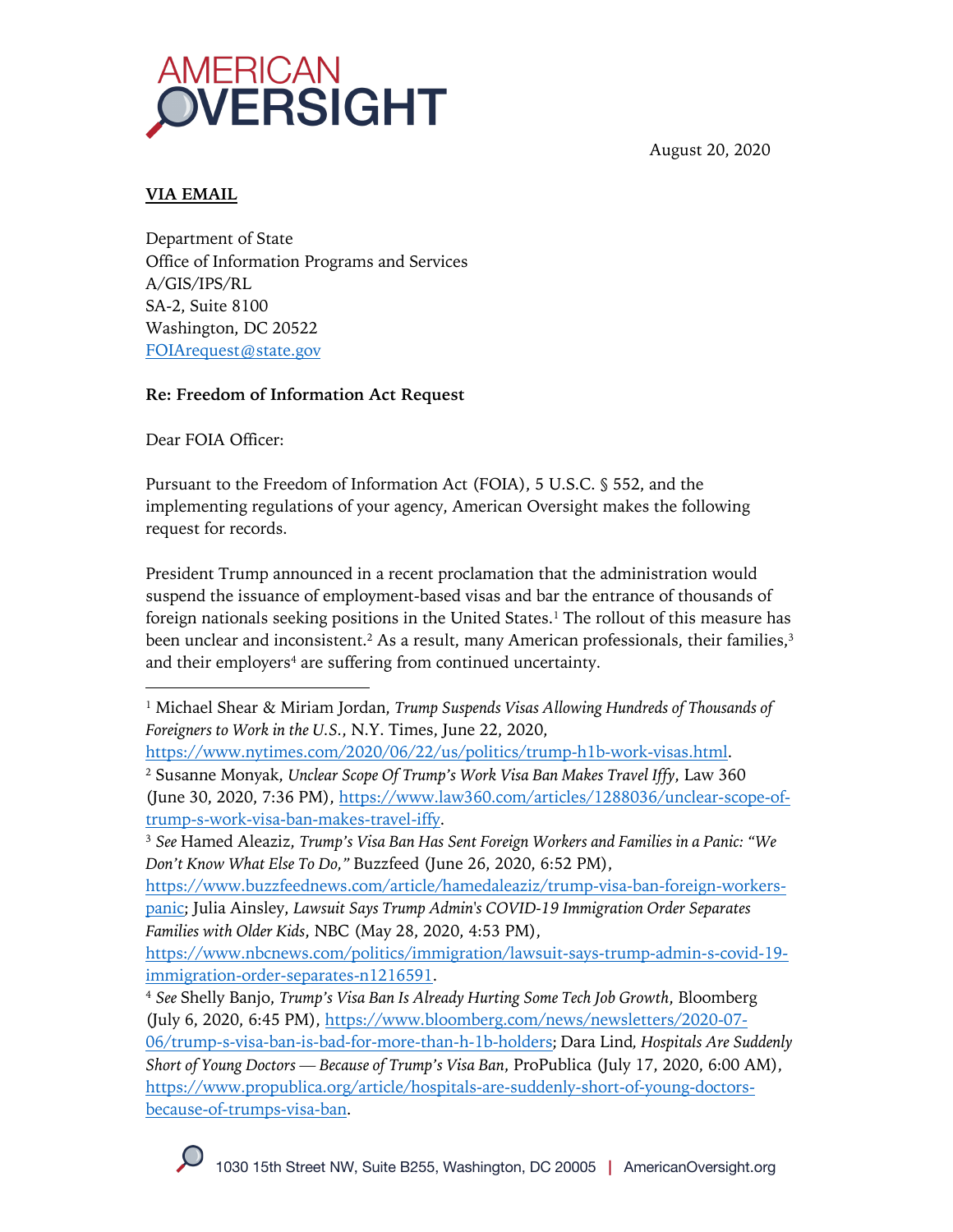American Oversight seeks records with the potential to shed light on this decision and its implementation.

## **Requested Records**

American Oversight requests that your agency produce the following records within twenty business days:

All records reflecting any directive, order, decision, protocols, or guidance regarding families who are separated as a result of the Presidential Proclamation Suspending Entry of Aliens Who Present a Risk to the U.S. Labor Market Following the Coronavirus Outbreak, published at Presidential Proclamation No. 10052, 85 Fed. Reg. 38263 (June 22, 2020).

This request includes but is not limited to family separations occurring under the following circumstances:

- 1. Spouses or children relying on dependent visas (including but not limited to H-4, L-2, and J-2 visas) who travel abroad and who are prevented from reentering the United States<sup>5</sup>
- 2. Children who are prevented from obtaining dependent visas (including but not limited to H-4, L-2, and J-2 visas) because they will "age out" by turning 21 years old before the expiration of the provisions<sup>6</sup>

American Oversight believes your agency is best positioned to determine where responsive records may reside. However, we request that at a minimum, you search the following offices:

- 1. Immediate Office of the Secretary
- 2. Office of the Legal Advisor
- 3. Bureau of Consular Affairs
- 4. Bureau of Population, Refugees, and Migration
- 5. Office of the White House Liaison

Please provide all responsive records from March 15, 2020, through the date of the search.

# **Fee Waiver Request**

In accordance with 5 U.S.C.  $\frac{1}{5}$  552(a)(4)(A)(iii) and your agency's regulations, American Oversight requests a waiver of fees associated with processing this request for records. The subject of this request concerns the operations of the federal government, and the

<sup>5</sup> *See* Aleaziz, *supra* note 3.

<sup>6</sup> *See* Ainsley, *supra* note 3.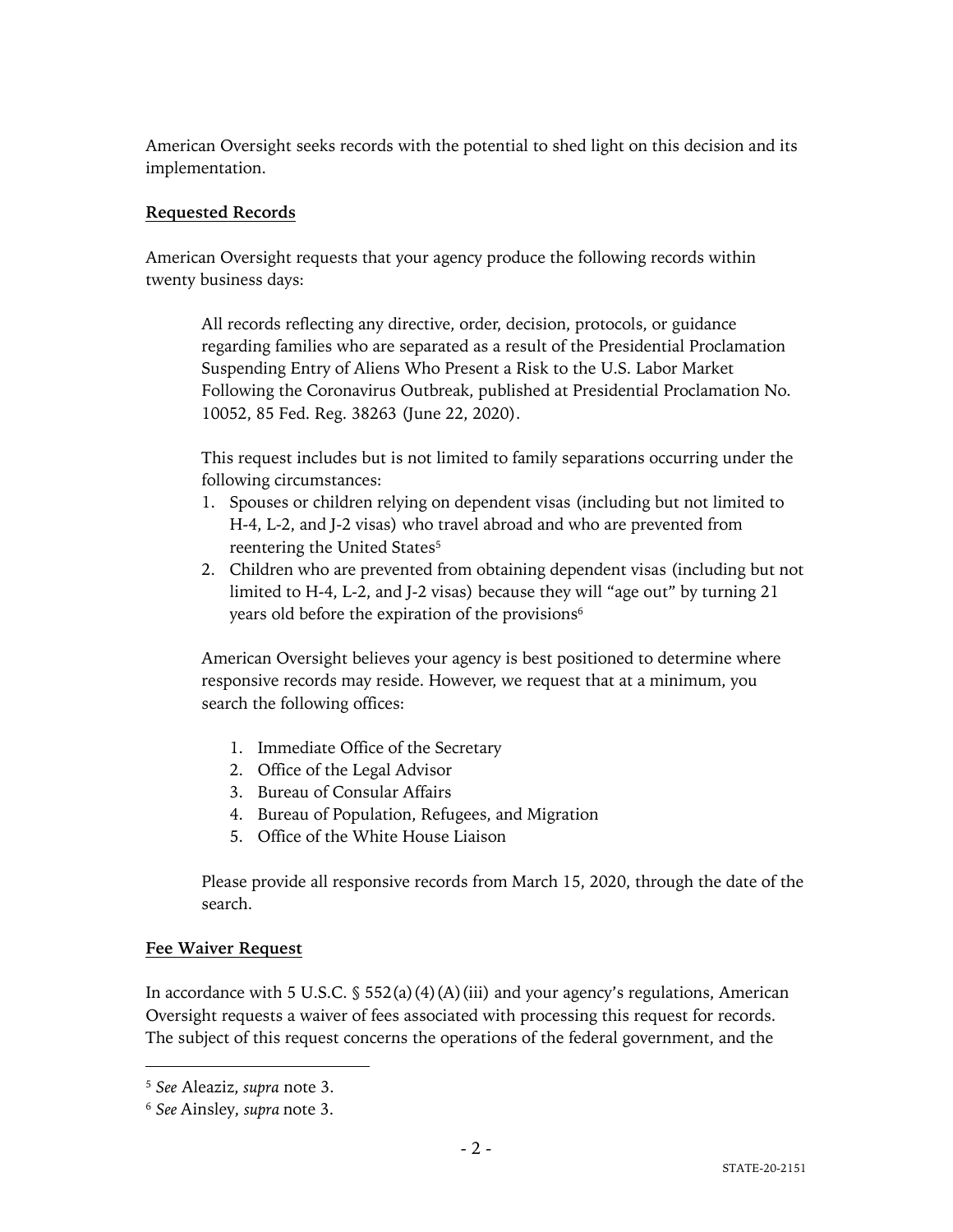disclosures will likely contribute to a better understanding of relevant government procedures by the general public in a significant way. Moreover, the request is primarily and fundamentally for non-commercial purposes.

American Oversight requests a waiver of fees because disclosure of the requested information is "in the public interest because it is likely to contribute significantly to public understanding of operations or activities of the government."7 The public has a significant interest in government interventions in the U.S. labor market, including restrictions on immigration. Records with the potential to shed light on this issue would contribute significantly to public understanding of operations of the federal government, including the implementation of the temporary visa suspension announced by Presidential Proclamation. American Oversight is committed to transparency and makes the responses agencies provide to FOIA requests publicly available, and the public's understanding of the government's activities would be enhanced through American Oversight's analysis and publication of these records.

This request is primarily and fundamentally for non-commercial purposes.<sup>8</sup> As a  $501(c)(3)$ nonprofit, American Oversight does not have a commercial purpose and the release of the information requested is not in American Oversight's financial interest. American Oversight's mission is to promote transparency in government, to educate the public about government activities, and to ensure the accountability of government officials. American Oversight uses the information gathered, and its analysis of it, to educate the public through reports, press releases, or other media. American Oversight also makes materials it gathers available on its public website and promotes their availability on social media platforms, such as Facebook and Twitter.9

American Oversight has also demonstrated its commitment to the public disclosure of documents and creation of editorial content through numerous substantive analyses posted to its website.10 Examples reflecting this commitment to the public disclosure of documents and the creation of editorial content include the posting of records related to an ethics waiver received by a senior Department of Justice attorney and an analysis of what those records demonstrated regarding the Department's process for issuing such waivers;<sup>11</sup> posting records received as part of American Oversight's "Audit the Wall"

 $7\,5$  U.S.C. § 552(a)(4)(A)(iii).

<sup>8</sup> *See id.*

 $9$  American Oversight currently has approximately 15,600 page likes on Facebook and 104,600 followers on Twitter. American Oversight, Facebook,

https://www.facebook.com/weareoversight/ (last visited Aug. 20, 2020); American Oversight (@weareoversight), Twitter, https://twitter.com/weareoversight (last visited Aug. 20, 2020).

<sup>&</sup>lt;sup>10</sup> News, American Oversight, https://www.americanoversight.org/blog.

<sup>11</sup> *DOJ Records Relating to Solicitor General Noel Francisco's Recusal*, American Oversight, https://www.americanoversight.org/document/doj-civil-division-response-noel-franciscocompliance; *Francisco & the Travel Ban: What We Learned from the DOJ Documents*, American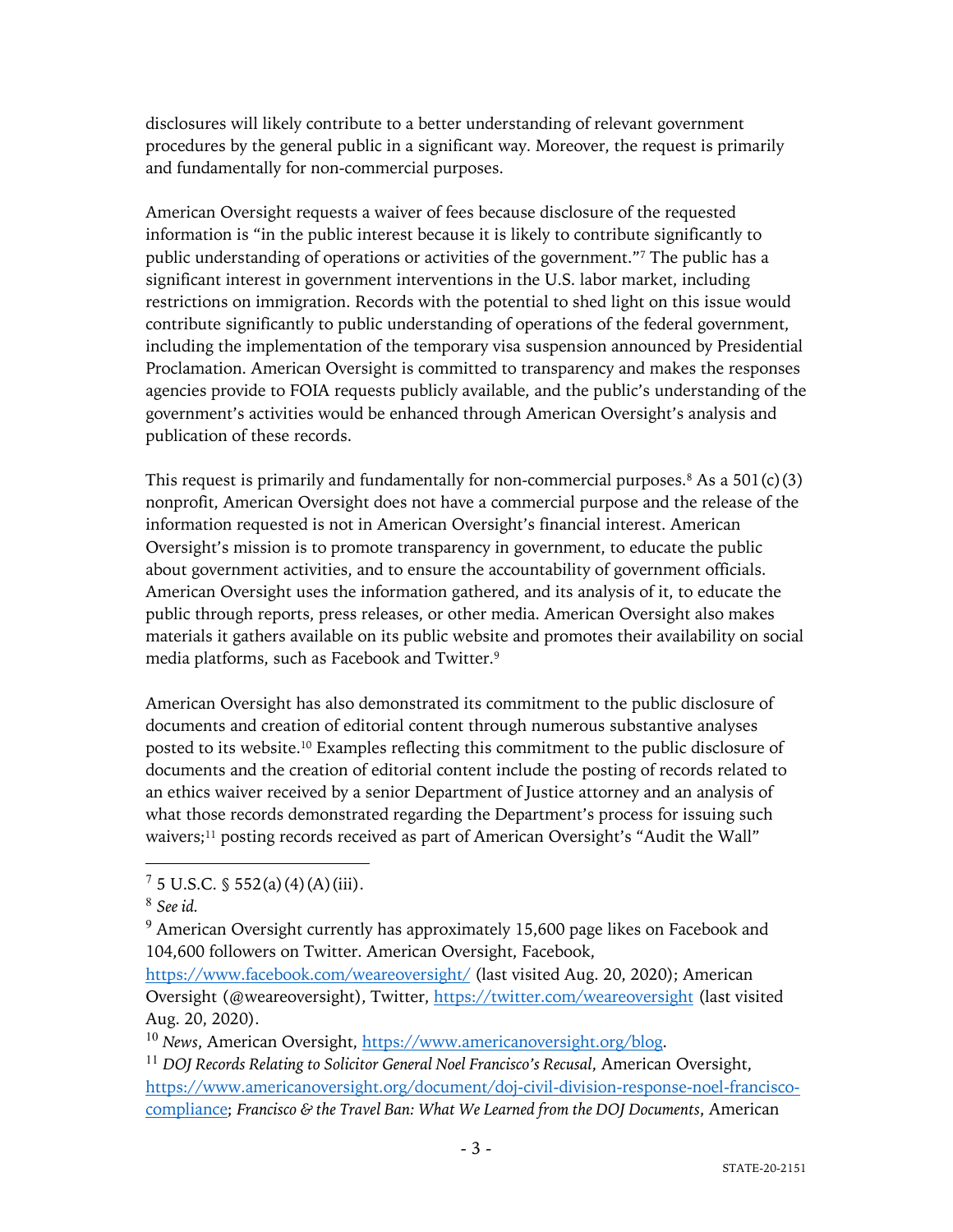project to gather and analyze information related to the administration's proposed construction of a barrier along the U.S.-Mexico border, and analyses of what those records reveal;<sup>12</sup> posting records regarding potential self-dealing at the Department of Housing  $\&$ Urban Development and related analysis;<sup>13</sup> posting records and analysis relating to the federal government's efforts to sell nuclear technology to Saudi Arabia;<sup>14</sup> and posting records and analysis regarding the Department of Justice's decision in response to demands from Congress to direct a U.S. Attorney to undertake a wide-ranging review and make recommendations regarding criminal investigations relating to the President's political opponents and allegations of misconduct by the Department of Justice itself and the Federal Bureau of Investigation.15

Accordingly, American Oversight qualifies for a fee waiver.

# **Guidance Regarding the Search & Processing of Requested Records**

In connection with its request for records, American Oversight provides the following guidance regarding the scope of the records sought and the search and processing of records:

Please search all locations and systems likely to have responsive records, regardless of format, medium, or physical characteristics. For instance, if the request seeks "communications," please search all locations likely to contain communications, including relevant hard-copy files, correspondence files, appropriate locations on hard drives and shared drives, emails, text messages or other direct messaging systems (such as iMessage, WhatsApp, Signal, or Twitter direct messages), voicemail messages, instant messaging systems such as Lync or ICQ, and shared messages systems such as Slack.

Oversight, https://www.americanoversight.org/francisco-the-travel-ban-what-we-learnedfrom-the-doj-documents.

<sup>12</sup> *See generally Audit the Wall*, American Oversight,

https://www.americanoversight.org/investigation/audit-the-wall; *see, e.g.*, *Border Wall Investigation Report: No Plans, No Funding, No Timeline, No Wall*, American Oversight, https://www.americanoversight.org/border-wall-investigation-report-no-plans-nofunding-no-timeline-no-wall.

<sup>13</sup> *Documents Reveal Ben Carson Jr.'s Attempts to Use His Influence at HUD to Help His Business*, American Oversight, https://www.americanoversight.org/documents-reveal-ben-carson-jrs-attempts-to-use-his-influence-at-hud-to-help-his-business.

<sup>14</sup> *Investigating the Trump Administration's Efforts to Sell Nuclear Technology to Saudi Arabia*, American Oversight, https://www.americanoversight.org/investigating-the-trumpadministrations-efforts-to-sell-nuclear-technology-to-saudi-arabia.

<sup>15</sup> *Sessions' Letter Shows DOJ Acted on Trump's Authoritarian Demand to Investigate Clinton*, American Oversight, https://www.americanoversight.org/sessions-letter.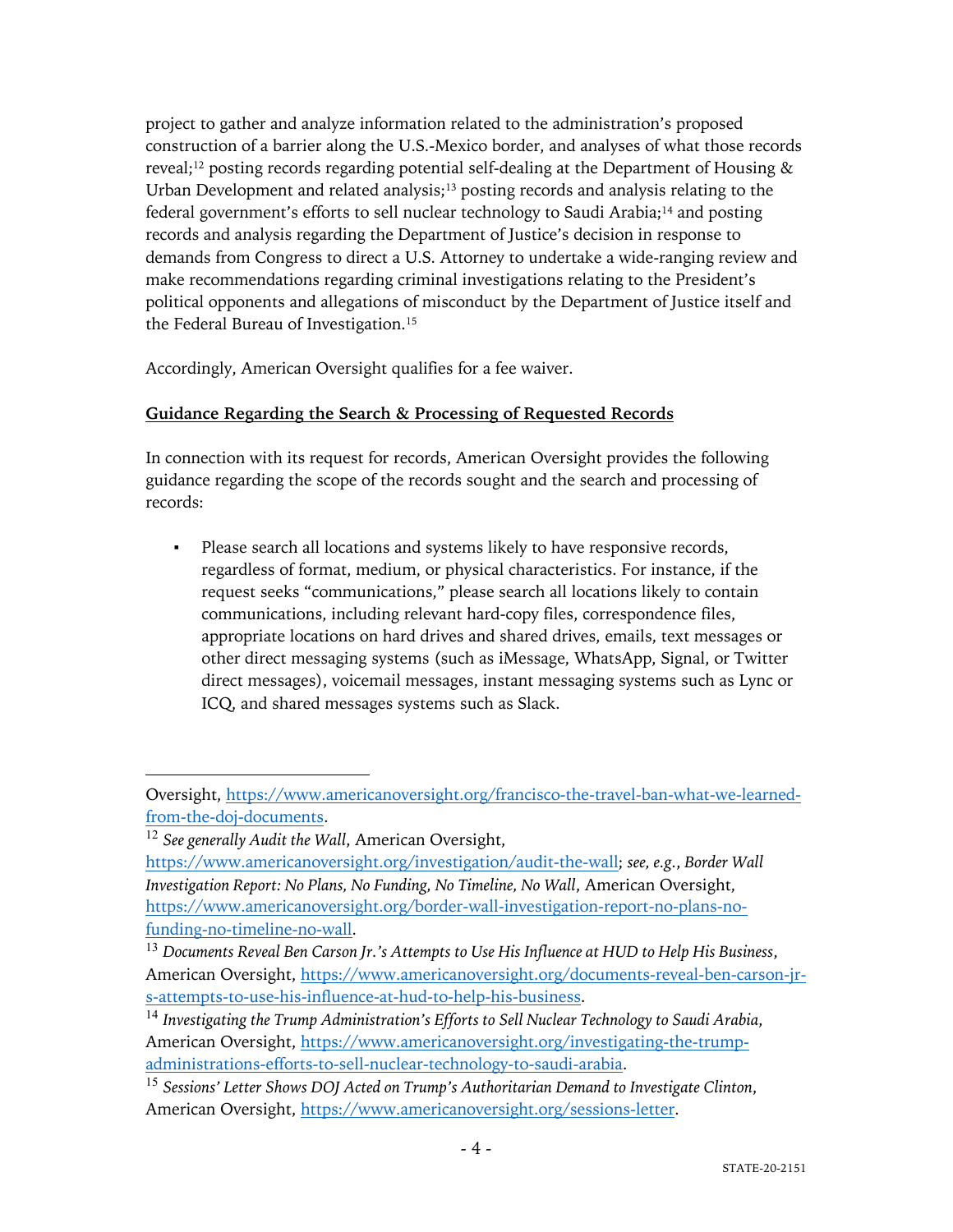- In conducting your search, please understand the terms "record," "document," and "information" in their broadest sense, to include any written, typed, recorded, graphic, printed, or audio material of any kind. We seek records of any kind, including electronic records, audiotapes, videotapes, and photographs, as well as letters, emails, facsimiles, telephone messages, voice mail messages, and transcripts, notes, or minutes of any meetings, telephone conversations, or discussions.
- Our request for records includes any attachments to those records or other materials enclosed with those records when they were previously transmitted. To the extent that an email is responsive to our request, our request includes all prior messages sent or received in that email chain, as well as any attachments to the email.
- Please search all relevant records or systems containing records regarding agency business. Do not exclude records regarding agency business contained in files, email accounts, or devices in the personal custody of your officials, such as personal email accounts or text messages. Records of official business conducted using unofficial systems or stored outside of official files are subject to the Federal Records Act and FOIA.16 It is not adequate to rely on policies and procedures that require officials to move such information to official systems within a certain period of time; American Oversight has a right to records contained in those files even if material has not yet been moved to official systems or if officials have, by intent or through negligence, failed to meet their obligations.17
- Please use all tools available to your agency to conduct a complete and efficient search for potentially responsive records. Agencies are subject to government-wide requirements to manage agency information electronically,18 and many agencies have adopted the National Archives and Records Administration (NARA) Capstone program, or similar policies. These systems provide options for searching emails and other electronic records in a manner that is reasonably likely to be more complete than just searching individual custodian files. For example, a custodian may have deleted a responsive email from his or her email program, but your agency's archiving tools may capture that email under Capstone. At the same

<sup>16</sup> *See Competitive Enter. Inst. v. Office of Sci. & Tech. Policy*, 827 F.3d 145, 149–50 (D.C. Cir. 2016); *cf. Judicial Watch, Inc. v. Kerry*, 844 F.3d 952, 955–56 (D.C. Cir. 2016). <sup>17</sup> *See Competitive Enter. Inst. v. Office of Sci. & Tech. Policy*, No. 14-cv-765, slip op. at 8 (D.D.C. Dec. 12, 2016).

<sup>18</sup> Presidential Memorandum—Managing Government Records, 76 Fed. Reg. 75,423 (Nov. 28, 2011), https://obamawhitehouse.archives.gov/the-pressoffice/2011/11/28/presidential-memorandum-managing-government-records; Office of

Mgmt. & Budget, Exec. Office of the President, Memorandum for the Heads of Executive Departments & Independent Agencies, "Managing Government Records Directive," M-12- 18 (Aug. 24, 2012), https://www.archives.gov/files/records-mgmt/m-12-18.pdf.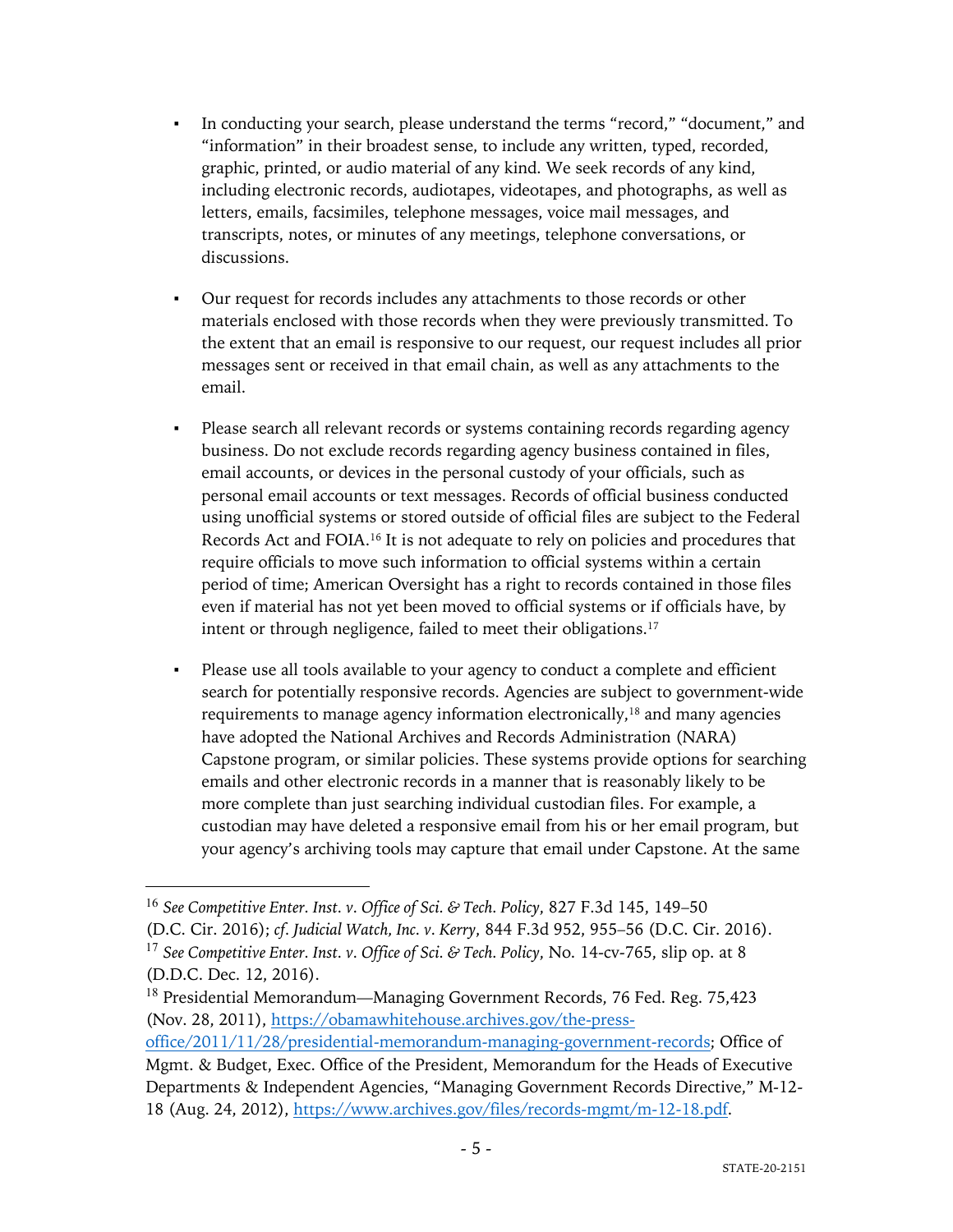time, custodian searches are still necessary; agencies may not have direct access to files stored in .PST files, outside of network drives, in paper format, or in personal email accounts.

- In the event some portions of the requested records are properly exempt from disclosure, please disclose any reasonably segregable non-exempt portions of the requested records. If a request is denied in whole, please state specifically why it is not reasonable to segregate portions of the record for release.
- Please take appropriate steps to ensure that records responsive to this request are not deleted by the agency before the completion of processing for this request. If records potentially responsive to this request are likely to be located on systems where they are subject to potential deletion, including on a scheduled basis, please take steps to prevent that deletion, including, as appropriate, by instituting a litigation hold on those records.

#### **Conclusion**

If you have any questions regarding how to construe this request for records or believe that further discussions regarding search and processing would facilitate a more efficient production of records of interest to American Oversight, please do not hesitate to contact American Oversight to discuss this request. American Oversight welcomes an opportunity to discuss its request with you before you undertake your search or incur search or duplication costs. By working together at the outset, American Oversight and your agency can decrease the likelihood of costly and time-consuming litigation in the future.

Where possible, please provide responsive material in an electronic format by email. Alternatively, please provide responsive material in native format or in PDF format on a USB drive. Please send any responsive material being sent by mail to American Oversight, 1030 15th Street NW, Suite B255, Washington, DC 20005. If it will accelerate release of responsive records to American Oversight, please also provide responsive material on a rolling basis.

We share a common mission to promote transparency in government. American Oversight looks forward to working with your agency on this request. If you do not understand any part of this request, please contact Hart Wood at foia@americanoversight.org or